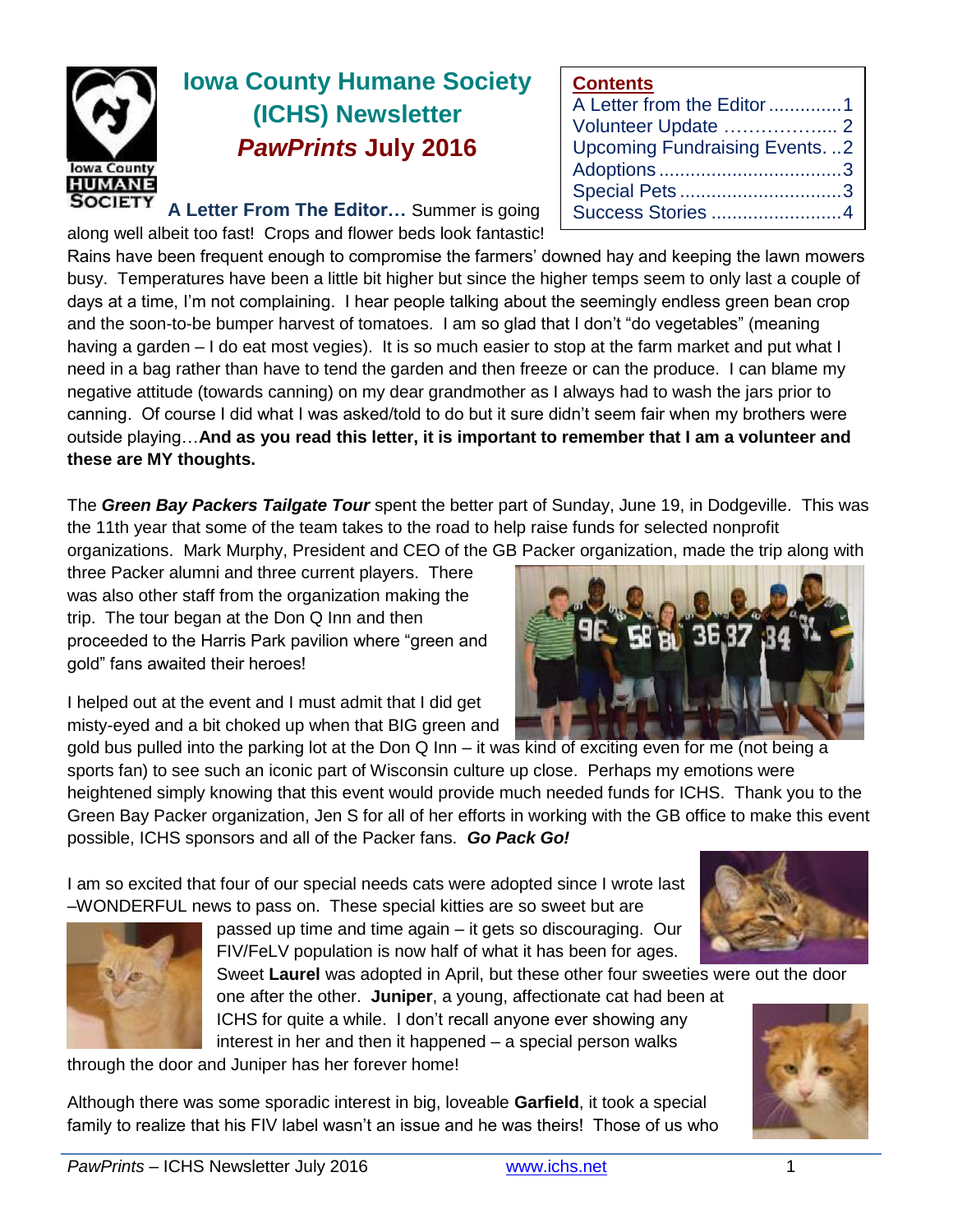

were at the shelter the afternoon that little **Woody** (such a neat little guy) left with his family – well, let's just say there wasn't a dry eye in the room. Woody had so many issues that he couldn't go to just any family, but sure enough that special family was

found! And then, there was Julie! **Julie** had only been here a couple of weeks – not even enough time to settle in! This little lady loved all the human attention she received but in line with her "tortiness", she was not overjoyed to be in the same room as Buzz and Petey. As wonderful as it is that these cats have found their families, there are five more loving special needs

cats still waiting for YOU (please see "Special Pets" in this issue)! There are also some elderly kitties that need homes, and this is kitten season – need I



say more?☺ **If you have any suggestions or ideas about the content of ICHS PAWPRINTS, please contact me, Terri Davis, at [roadhogbiker@gmail.com](mailto:roadhogbiker@gmail.com)**

# **Volunteer Update**

As a reminder, ICHS is a volunteer-based organization and our volunteers are priceless when it comes to our mission and success. As important as our volunteers are, perhaps we don't have an adequate way to express our thanks other than to say "thank you" and there may be a time when even that doesn't occur. Most of us volunteer because we want to, and we don't expect thanks – a wagging tail or a purring cat is our thanks! ICHS has a "Lucky Volunteer of the Month" drawing – just for fun. One volunteer's name is drawn each month and receives a little something – no, not a kitten $\odot$  – as a token of ICHS's appreciation. The volunteer is "lucky" because it has nothing to do with how often you volunteer (there is only one name/per person/ per month no matter how much time you spend volunteering) and so "lucky" is simply being the one whose name is drawn from the container – that's the "luck of the draw"!

Our most recent "lucky volunteers" are: **May** – Augie H. Augie is a young lady from Dodgeville. She and her dad, Brian, have only been volunteering since February 2016, but they can be found cuddling the cats on a regular basis. **June** – Laurie M. I try not to label people but Laurie has to be one of our two most "dedicated" volunteers when it comes to spending time with the cats. Laurie hails from the Cobb/Montfort area and started volunteering in November 2015. Laurie can be found 4-5 afternoons a week at the shelter and her mission is to get every cat out of their cage each day and if time permits, she also spends time in the community rooms. Laurie has a busy life on her family's large farm so you can understand just how devoted she is to our cats! Thank you to Augie (and Brian) and Laurie – and all the rest of you for everything that you do for ICHS! If you are interested in volunteering, ICHS would love to have you join us. It is just a matter of filling out an application and attending an orientation meeting. Please call the office for the next monthly orientation meeting.

## **Upcoming Fundraising Events**

Just a reminder that ICHS is always looking for volunteers to help with the planning and implementation of our fundraisers. Our goal is to have enough volunteers so that each individual would only have to help plan and/or work at one event per year. So…if you would like to get involved with the planning and organizing of 2016's fundraisers, please contact the shelter for more details. We hope to hear from you!!!

## **We have a few upcoming events and desperately need volunteers for each one!**

- **Wed., August 3rd and Mon., August 8th**: Lands' End Food Sale fundraisers. Volunteers needed to bake for the bake sale, as well as staffing the food booth both days.
- **Fri., August 12th and Sat. August 13th:** Dairyland Dare fundraiser. Volunteers needed for various positions both days.

Please contact Jen at [outreach@ichs.net](mailto:outreach@ichs.net) or 608-935-1381 if you'd like to help!

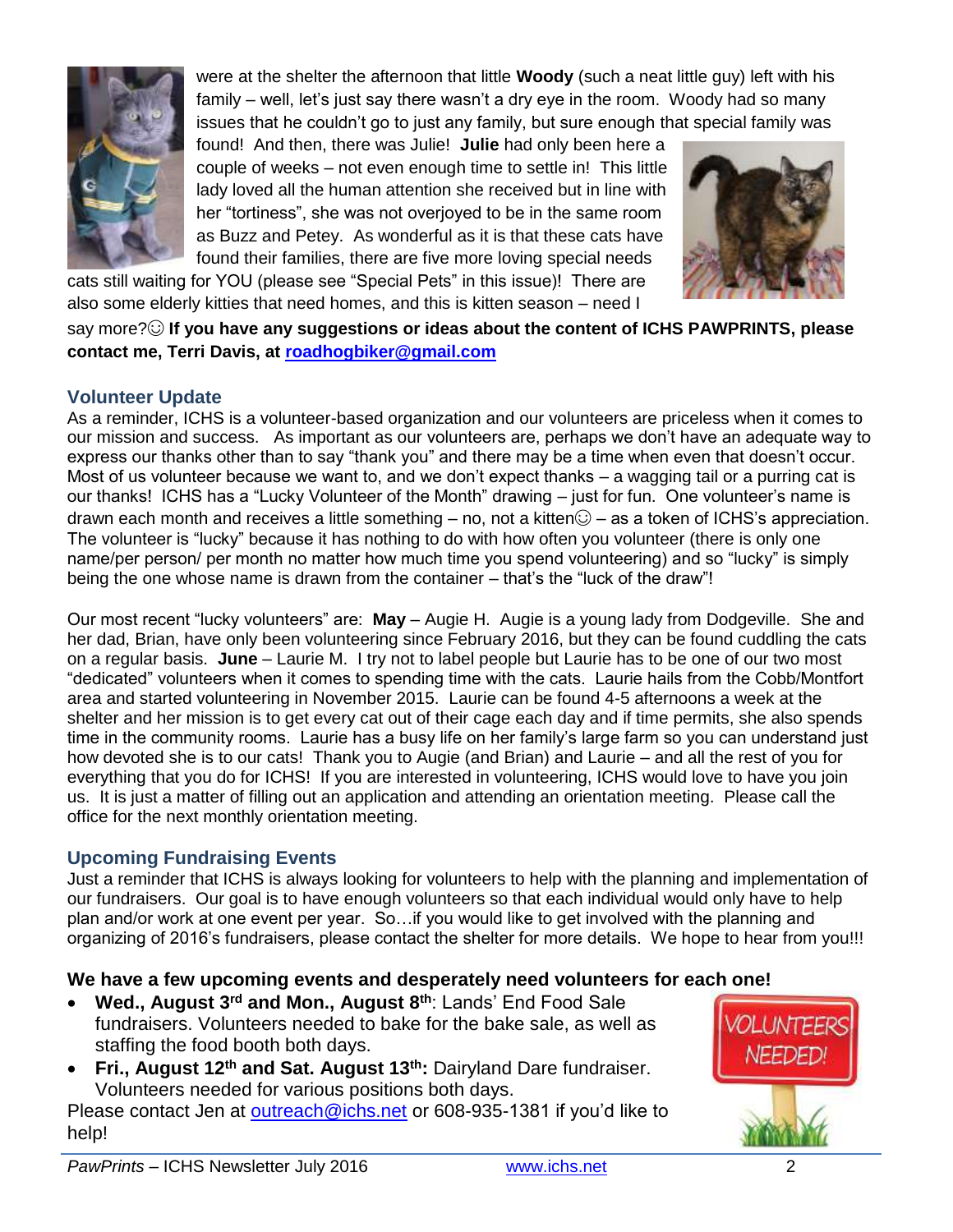### **May & June Adoptions**

| <b>May</b>                                          |              |                |             |               | June        |                 |             |
|-----------------------------------------------------|--------------|----------------|-------------|---------------|-------------|-----------------|-------------|
| <b>Cats</b>                                         |              |                | <b>Dogs</b> |               | <b>Cats</b> |                 | <b>Dogs</b> |
| <b>Blair</b>                                        | Lauren       | Lizzy          | Pandora     | Mariah        | Isabel      | Tilly*          | Yogi        |
| Martha*                                             | <b>Missy</b> | <b>Shrike</b>  | Murphy      | Marnie        | Dove        | Bobby*          | Mya         |
| Alfred*                                             | Clark*       | Damara $\odot$ | Miley       | Poppy         | Garfield    | Greg*           | Beau        |
| Andy*                                               | Mallard*     | Lois*          | Mariele     | <b>Marcus</b> | Strife*     | <b>Snickers</b> | Jayci       |
| O'Brien                                             | Screetch*    |                |             |               | Peter*      | Ash             | Louie       |
| Juniper©©                                           | Diana*       |                |             |               |             |                 | Rosie       |
|                                                     |              |                |             |               |             |                 | Annie       |
| * - kitten<br>$\sim$ $\sim$ $\sim$<br>.<br>$\cdots$ |              |                |             |               |             |                 |             |

☺ - denotes animal has been at ICHS for over a year/has special needs/or is elderly

# **Special Pets**

We all know that all animals are 'special' but the animals featured in this section are indeed special. These are 'special needs' animals. The special person/family who adopts one of these animals knows that this may/may not be the long-term relationship which we hope for when we open our hearts and homes to a new family member. These animals 'forever homes' with us may be just for a short time before they move on…But, nevertheless, these animals need a home and a loving family just as we all do. Are you possibly the family that could provide a home for one of these animals? If not, do you know of a family who could provide a loving home for these animals? If so, please come out to ICHS and find out more about these animals from the ICHS staff.

### **Buzz, Mustard & Petey – FIV Kitties**



As touted in the editorial, half of our FIV kitties have went home in the past couple of months! FIV kitties are "normal" cats – it's just that they have a virus (FIV) which affects their immune systems – but slowly – over a period of years! They should live long and normal lives!

**Buzz** was thought to be 'feral' when he first arrived at ICHS; hiding in his cubby 24/7 for weeks – but he was simply frightened – and he still frightens easily when

unexpected noises or movement occurs. He does need to get to know YOU before his sweet personality will become apparent. Buzz is one of the sweetest and most loving cats in the building. Buzz has been with us going on three years – he really needs a home! Is it possible that YOU just might be the special family that Buzz is looking for?

**Mustard** was extremely vocal when he first came to ICHS but has quieted down. He is also a popular kitty with the volunteers. Because he had appeared to be so "needy" (meowing) when in his cage, I wasn't sure what to expect from him when I took him to a M&G room for the first time, but he was very well-behaved. Although he played a bit, he seemed to be content just having my attention (and a few treats). He'll be a wonderful addition to YOUR family.





**Petey** is one of those kitties that if he was not FIV+, he would have been adopted before now. Petey hasn't been with us long – he came in March but as sweet and handsome as he is, he would have been adopted before now if it wasn't for his FIV label! Petey is only about two years old, playful, loves attention and gets along with other cats. Actually Petey and Buzz are roommates (they are such a handsome pair) and they get along well. If YOU are looking for a pair of kitties (or only one), look no further, YOU have just been found!